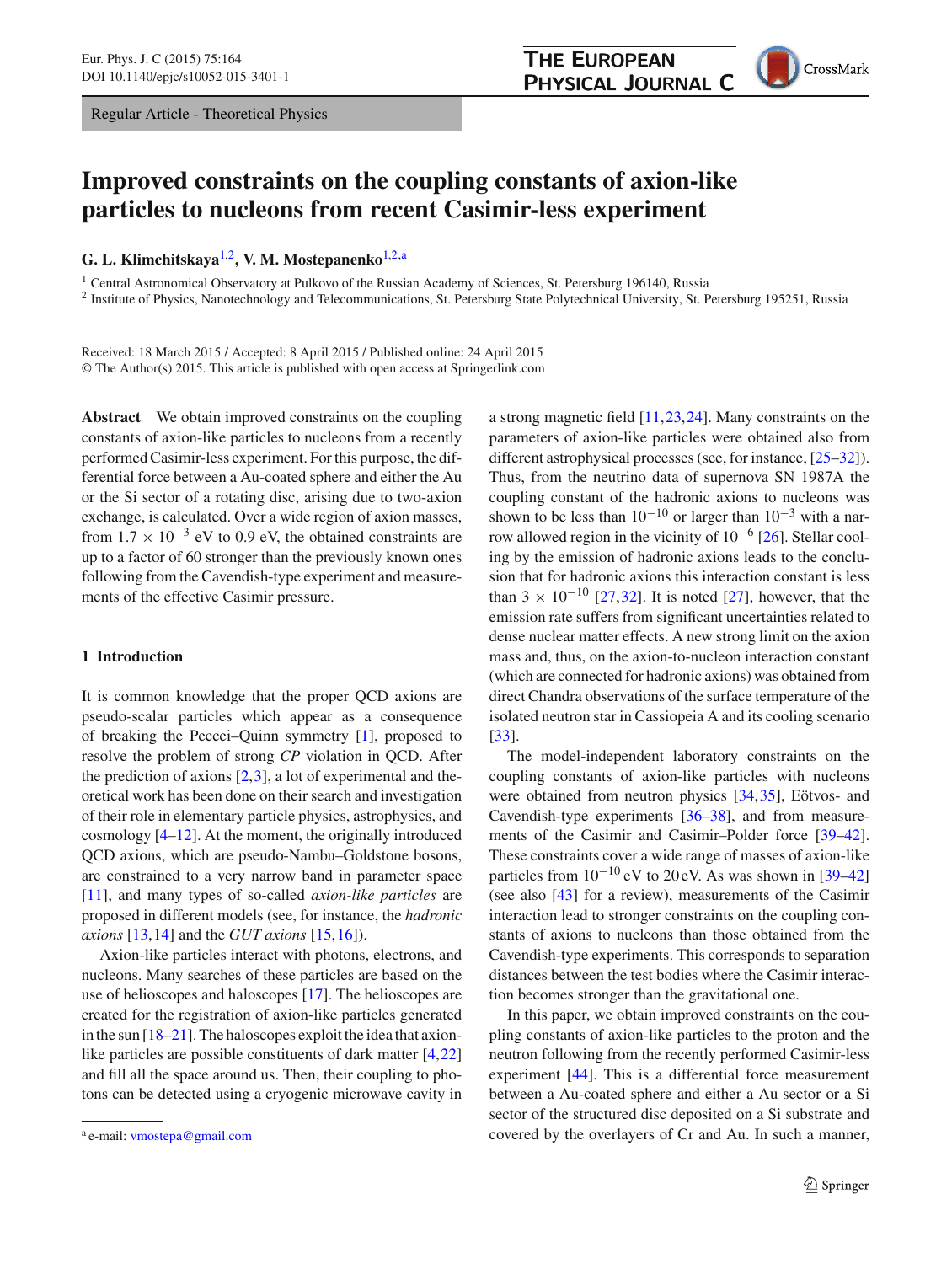the contribution of the Casimir force to the differential signal is subtracted, and the measurement result is determined solely by the difference in the forces due to the exchange of some hypothetical particles. By achieving the unprecedented force sensitivity of approximately  $10^{-16}$  N, an improvement of the constraints on the Yukawa-type corrections to Newtonian gravitation by a factor of  $10<sup>3</sup>$  was achieved [\[44](#page-5-5)]. The corrections of Yukawa type arise due to exchange of one scalar boson between two atoms of the laboratory test bodies [\[45](#page-5-6)] or from compact extra dimensions with a low-energy compactification scale [\[46\]](#page-5-7). Here, we use the same experimental results to improve the previously known laboratory constraints on the coupling constants of axion-like particles to nucleons. Taking into account that the test bodies are unpolarized [\[44\]](#page-5-5) and the axion-like particles are pseudo-scalar, the additional axionic interaction arises due to two-axion exchange between the nucleons of the test bodies. Here, we strengthen the axion-to-nucleon coupling constants up to a factor of 60 within the wide region of axion masses from  $1.7 \times 10^{-3}$  to 0.9 eV. All equations are written in the system of units with  $\hbar = c = 1$ .

## **2 Differential force between a sphere and a structured disc due to two-axion exchange**

In the experiment [\[44](#page-5-5)], a Au-coated sapphire sphere of  $R = 149.3 \mu m$  radius interacts in vacuum with either a Au sector or a Si sector of the structured rotating disc of thickness  $D = 2.1 \mu m$ , and the difference in these interaction forces is an immediately measured quantity. The structured disc was deposited on a Si substrate and covered by the overlayers of Cr and Au of thicknesses  $d_{Cr} = 10$  nm and  $d_{Au} = 150$  nm, respectively. Note that in [\[44\]](#page-5-5) the concentric alternating strips of Au and Si have been used rather than a sectoral structure. This, however, does not influence our calculation of the differential force. An important point is that the thick overlayer of Au results in equal Casimir forces when the sphere bottom is above a Au sector or a Si sector. Thus, the Casimir force does not contribute to the measured differential force. The latter is determined by possible hypothetical interactions, such as the Yukawa-type correction to Newton's gravitational law [\[44\]](#page-5-5) or the two-axion exchange between nucleons of the sphere and the structured disc under consideration here (if both these attractive interactions exist in nature and contribute to the measured differential force, the constraints imposed on each of them by the measurement data would be even stronger than those obtained in [\[44\]](#page-5-5) and in this paper).

In this section, we consider the homogeneous Au sphere interacting due to two-axion exchange between nucleons with the structured Au/Si disc. We assume the pseudo-scalar character of the axion–nucleon interaction, which is applicable to wide classes of axion-like particles, specifically, to all GUT axions [\[47](#page-5-8)] with no connection between their mass and their interaction constant. Note that the account of the scalar coupling of the axions to fermions [\[47](#page-5-8)] or the interaction of the axions with electrons could only slightly increase the magnitude of the differential axionic force and, thus, only slightly strengthen the obtained constraints (see [\[35](#page-4-22),[48\]](#page-5-9) for the constraints on the scalar interaction of axions with nucleons).

We assume that the coordinate plane  $(x, y)$  coincides with the upper plane of the disc and the *z* axis is perpendicular to it. The origin of the coordinate system is chosen below the bottom point of the sphere nearest to the disc. Without loss of accuracy one can neglect by the finite size effects and consider the disc of infinitely large area [\[41](#page-5-10)[,49](#page-5-11)]. The separation distance between the sphere and the disk is *a*, so that the sphere center is at  $z = a + R$ . The effective potential due to two-axion exchange between two nucleons situated at the points  $r_1$  of the sphere and  $r_2$  of the disc is given by  $[36,50,51]$  $[36,50,51]$  $[36,50,51]$  $[36,50,51]$ 

<span id="page-1-0"></span>
$$
V_{kl}(|\mathbf{r}_1 - \mathbf{r}_2|) = -\frac{g_{ak}^2 g_{al}^2 m_a}{32\pi^3 m^2} \frac{K_1(2m_a|\mathbf{r}_1 - \mathbf{r}_2|)}{(\mathbf{r}_1 - \mathbf{r}_2)^2}.
$$
 (1)

Here, *gak* and *gal* are the coupling constants of the interaction between an axion-like particle of mass *ma* and a proton  $(k, l = p)$  or a neutron  $(k, l = n)$ , the mean mass of a nucleon is  $m = (m_n + m_p)/2$ , and  $K_1(z)$  is the modified Bessel function of the second kind. Equation [\(1\)](#page-1-0) is applicable under the condition  $|r_1 - r_2| \gg 1/m$ , which is satisfied with a large safety margin because in the experiment *a* > 200 nm [\[44](#page-5-5)].

The additional force due to two-axion exchange, acting between a homogeneous sphere (*s*) and a homogeneous disc  $(d)$ , was found in  $[40]$  $[40]$  by the summation of microscopic forces determined by the potential [\(1\)](#page-1-0):

<span id="page-1-2"></span>
$$
F_{\text{add}}(a) = \frac{\pi m_a}{m^2 m_H^2} C_d C_s \int_a^{2R+a} dz_1 [R^2 - (z_1 - R - a)^2] \times I(m_a, D, z_1),
$$
\n(2)

where

<span id="page-1-1"></span>
$$
I(m_a, D, z_1) \equiv \frac{\partial}{\partial z_1} \int_{-D}^{0} dz_2 \int_{0}^{\infty} \rho d\rho
$$
  
 
$$
\times \frac{K_1(2m_a\sqrt{\rho^2 + (z_1 - z_2)^2})}{\rho^2 + (z_1 - z_2)^2}.
$$
 (3)

Here, the coefficient  $C_{d,s}$  for the disc and sphere materials is defined as

<span id="page-1-3"></span>
$$
C_{d,s} = \rho_{d,s} \left( \frac{g_{ap}^2}{4\pi} \frac{Z_{d,s}}{\mu_{d,s}} + \frac{g_{an}^2}{4\pi} \frac{N_{d,s}}{\mu_{d,s}} \right),
$$
(4)

where  $\rho_{d,s}$  is the disc and sphere densities, and  $Z_{d,s}$  and  $N_{d,s}$ are the number of protons and the mean number of neutrons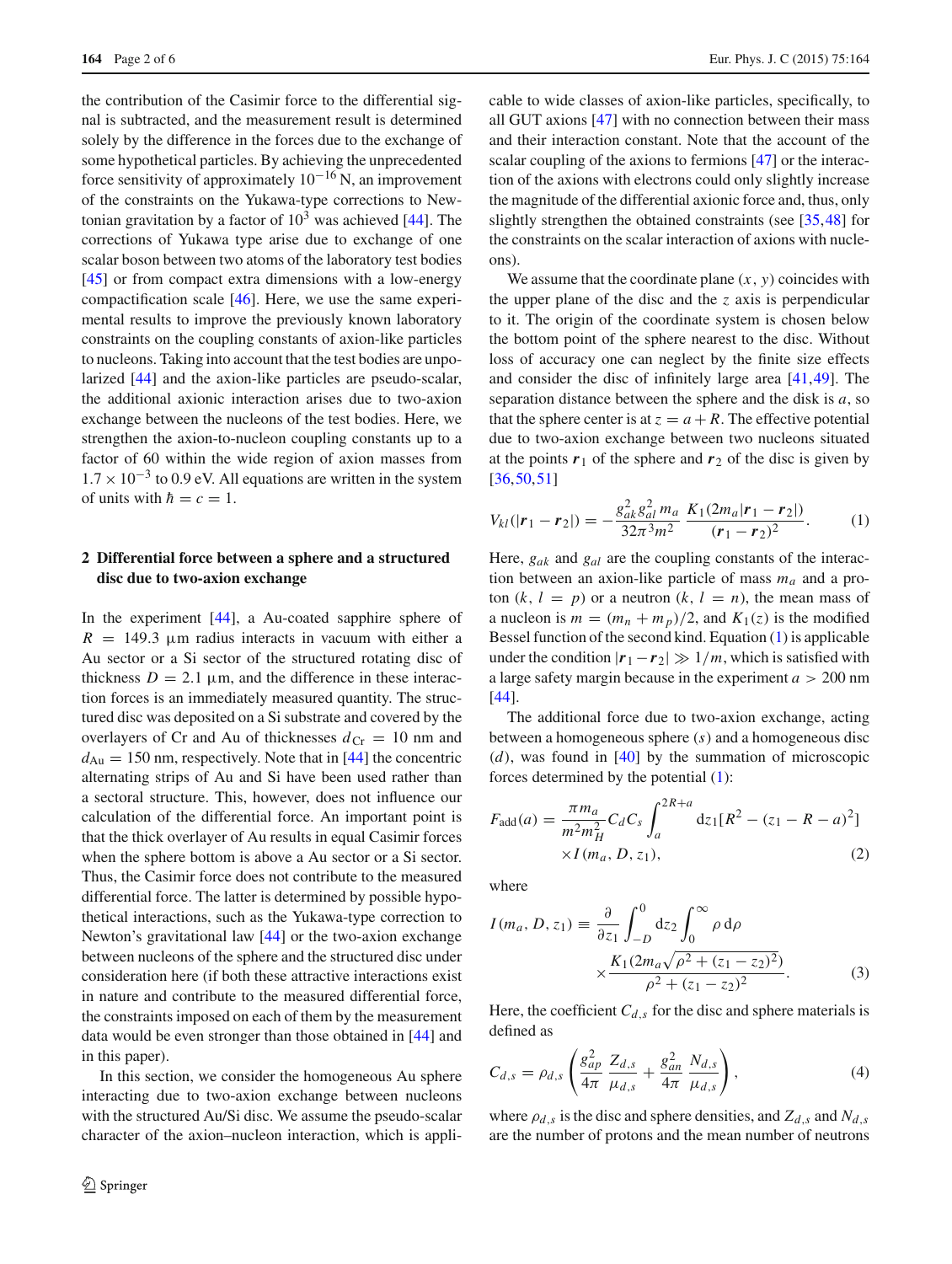in the atoms of a disc and a sphere. The quantities  $\mu_{d,s}$  are defined as  $\mu_{d,s} = m_{d,s}/m_H$  where  $m_{d,s}$  are the mean masses of the disc and sphere atoms, and  $m_H$  is the mass of an atomic hydrogen, respectively. The values of  $Z/\mu$  and  $N/\mu$  for many elements with account of their isotopic composition can be found in  $[45]$  $[45]$ .

The quantity *I* defined in [\(3\)](#page-1-1) can be equivalently represented in the form [\[40](#page-5-14)]

<span id="page-2-0"></span>
$$
I(m_a, D, z_1) = -\int_1^\infty du \frac{\sqrt{u^2 - 1}}{u} e^{-2m_a u z_1} \times \left(1 - e^{-2m_a u D}\right).
$$
 (5)

Using  $(2)$  and  $(5)$ , the magnitude of the differential additional force arising from the alternate interaction of the sphere with the Au and Si sectors of the structured disc is equal to

<span id="page-2-1"></span>
$$
|\Delta F_{\text{add}}(a)| = \frac{\pi m_a}{m^2 m_H^2} C_s (C_{\text{Au}} - C_{\text{Si}})
$$
  
 
$$
\times \int_1^{\infty} du \frac{\sqrt{u^2 - 1}}{u} \left( 1 - e^{-2m_a u D} \right)
$$
  
 
$$
\times \int_a^{2R + a} dz_1 e^{-2m_a u z_1} [R^2 - (z_1 - R - a)^2].
$$
  
(6)

Here,  $C_{Au}$  and  $C_{Si}$  are defined by [\(4\)](#page-1-3) for the Au and Si disc materials, respectively.

It is convenient to introduce the new integration variable  $t = z_1 - a$  in the integral with respect to  $z_1$ . After the integration with respect to *t* is performed, the differential force  $(6)$  is given by

<span id="page-2-2"></span>
$$
|\Delta F_{\text{add}}(a)| = \frac{\pi}{2m_a m^2 m_H^2} C_s (C_{\text{Au}} - C_{\text{Si}})
$$
  
 
$$
\times \int_1^\infty du \frac{\sqrt{u^2 - 1}}{u^3} e^{-2m_a u a} \left(1 - e^{-2m_a u D}\right) \Phi(R, m_a u), \tag{7}
$$

where

$$
\Phi(r, z) = r - \frac{1}{2z} + e^{-2rz} \left( r + \frac{1}{2z} \right).
$$
 (8)

Note that Eq. [\(7\)](#page-2-2) is the exact one. The differential force due to two-axion exchange can be obtained also using the proximity force approximation [\[52\]](#page-5-15), where the spherical surface is replaced with infinitesimally small plane plates parallel to the disc. This again results in [\(7\)](#page-2-2), but with  $\Phi = R$ . Such an approximate expression is only applicable under a condition  $R \gg m_a^{-1}$ .

In the next section, we apply Eq.  $(7)$  to a calculation of the differential force in the configuration of experiment [\[44\]](#page-5-5) and obtain constraints on the coupling constants of axion-like particles to nucleons.

## **3 Improved constraints on the coupling constants of axions to nucleons**

Now we take into account that in the experiment [\[44](#page-5-5)] the sphere was not homogeneous. It was made of sapphire  $(Al<sub>2</sub>O<sub>3</sub>)$  and covered with the layers of Cr and Au of thicknesses  $\Delta_{\rm Cr} = 10$  nm and  $\Delta_{\rm Au} = 250$  nm, respectively. Thus, the differential force between the sapphire core and the struc-tured disc can be calculated by [\(7\)](#page-2-2) with  $C_s = C_{\text{Al}_2\text{O}_3}$  where *R* is replaced with  $R - \Delta_{Au} - \Delta_{Cr}$ . Then one should add to the obtained result the differential forces between the structured plate and each of two spherical envelopes of external radia  $R - \Delta_{Au}$  and *R* of thicknesses  $\Delta_{Cr}$  and  $\Delta_{Au}$ , made of Cr and Au, respectively. These differential forces are calculated similarly using [\(7\)](#page-2-2). For instance, the differential force due to a Au envelope is found by subtracting from [\(7\)](#page-2-2) with  $C_s = C_{Au}$  the differential force due to a Au sphere of radius  $R - \Delta_{Au}$  placed at a separation  $a + \Delta_{Au}$  from the structured plate:

$$
|\Delta F_{\text{add}}^{\text{Au}}(a)| = \frac{\pi}{2m_a m^2 m_H^2} C_{\text{Au}} (C_{\text{Au}} - C_{\text{Si}})
$$

$$
\times \int_1^\infty \text{du} \frac{\sqrt{u^2 - 1}}{u^3} e^{-2m_a u a} \left( 1 - e^{-2m_a u D} \right)
$$

$$
\times \left[ \Phi(R, m_a u) - e^{-2m_a u \Delta_{\text{Au}}} \Phi(R - \Delta_{\text{Au}}, m_a u) \right]. \tag{9}
$$

By adding up the differential forces from the sapphire core and the two spherical layers, we arrive at the following result valid in the experimental configuration [\[44](#page-5-5)]:

<span id="page-2-3"></span>
$$
|\Delta F_{\text{add}}^{\text{exp}}(a)| = \frac{\pi}{2m_a m^2 m_H^2} (C_{\text{Au}} - C_{\text{Si}})
$$

$$
\times \int_1^\infty du \frac{\sqrt{u^2 - 1}}{u^3} e^{-2m_a u a} \left(1 - e^{-2m_a u D}\right) X(m_a u), \tag{10}
$$

where

<span id="page-2-4"></span>
$$
X(z) \equiv C_{\text{Au}} \left[ \Phi(R, z) - e^{-2z \Delta_{\text{Au}}} \Phi(R - \Delta_{\text{Au}}, z) \right]
$$

$$
+ C_{\text{Cr}} e^{-2z \Delta_{\text{Au}}} \left[ \Phi(R - \Delta_{\text{Au}}, z) - e^{-2z \Delta_{\text{Cr}}} \Phi(R - \Delta_{\text{Au}} - \Delta_{\text{Cr}}, z) \right]
$$

$$
+ C_{\text{Al}_2\text{O}_3} e^{-2z (\Delta_{\text{Au}} + \Delta_{\text{Cr}})} \Phi(R - \Delta_{\text{Au}} - \Delta_{\text{Cr}}, z).
$$
(11)

Note that the quantities *C* for Au, Cr, and  $Al_2O_3$  are defined by [\(4\)](#page-1-3). The values of  $Z/\mu$  and  $N/\mu$  for atoms of Au, Cr, and Si, and for a molecule of  $Al_2O_3$ , as well as  $\rho$  for these materials, are presented in Table I of [\[41](#page-5-10)].

Now we are in a position to obtain constraints on the parameters of axion-like particles following from the mea-surement results of experiment [\[44\]](#page-5-5). Recall that neither the Si substrate under the structured disc nor the Au and Cr overlayers contribute to the measured differential force which is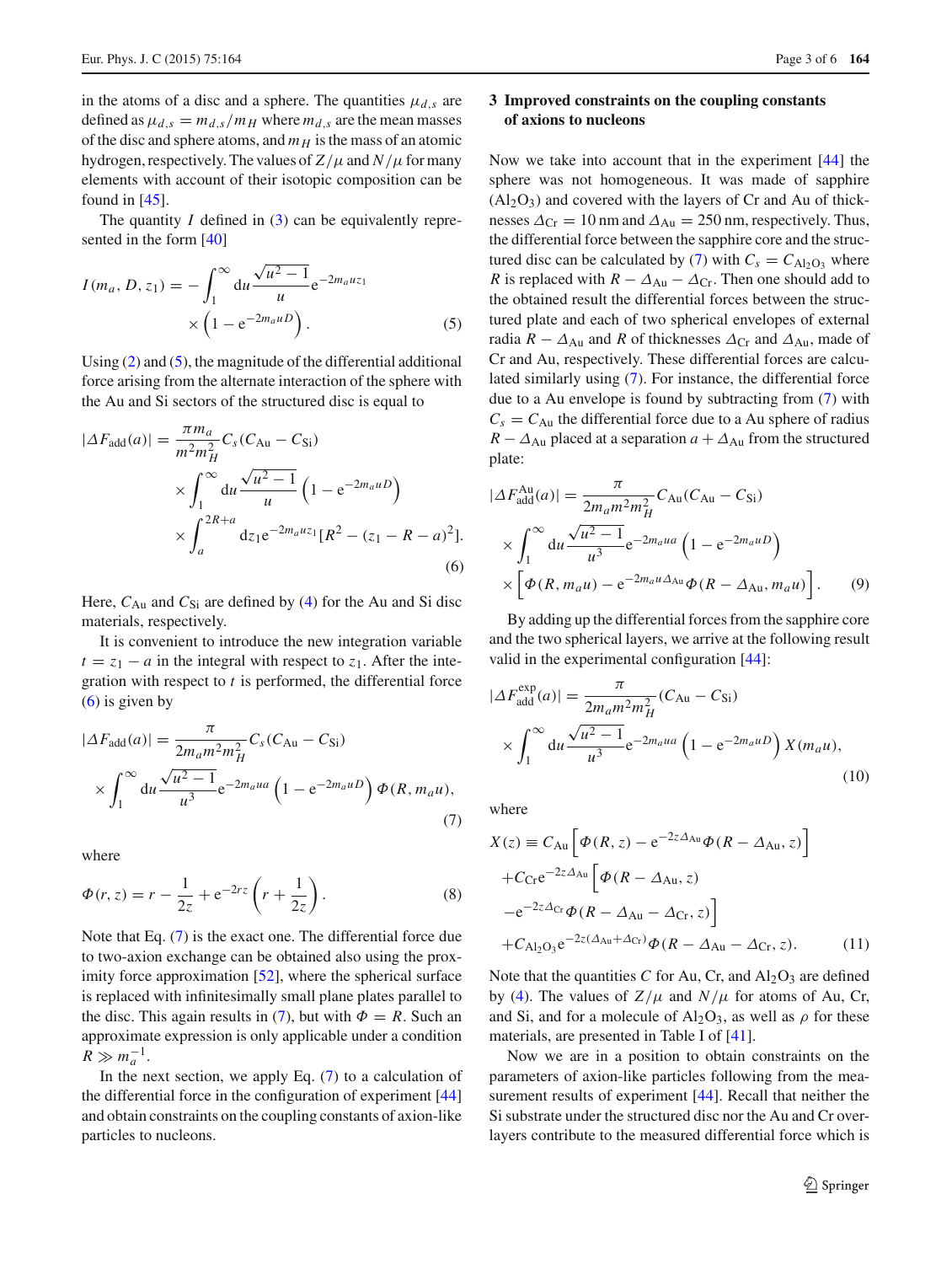

<span id="page-3-1"></span>**Fig. 1** Constraints on the coupling constants of axion-like particles to a proton or a neutron obtained from the Casimir-less experiment [\[44](#page-5-5)] are shown as functions of the axion mass. *The lines from bottom to top* are plotted under the conditions  $g_{ap}^2 = g_{an}^2$ ,  $g_{an}^2 \gg g_{ap}^2$ , and  $g_{ap}^2 \gg g_{an}^2$ , respectively. *The regions of the plane above each line* are excluded and *below each line* are allowed

given by  $(10)$  and  $(11)$ . However, when using the results of [\[44](#page-5-5)], it should be remembered that the experimental separation distances between the rotating disc and the sphere are equal to  $z = a - d_{Au} - d_{Cr} = a - 160$  nm.

In the experiment [\[44](#page-5-5)] no differential force was observed. This means that the quantity [\(10\)](#page-2-3) arising due to two-axion exchange between the test bodies was less than the minimum detectable force,

<span id="page-3-0"></span>
$$
\Delta F_{\text{add}}^{\text{exp}}(a) \le \delta F(a). \tag{12}
$$

According to Fig. 3 of  $[44]$  $[44]$ , at separation distances  $z =$ 200, 400, 700, and 1000 nm (corresponding to *a* = 360, 560, 860, and 1160 nm) the minimum detectable force was equal to  $\delta F = 0.2$ , 0.09, 0.12, and 0.12 fN, respectively. These values were determined at the 95 % confidence level. We have found numerically the values of the axion-to-nucleon coupling constants  $g_{ap}$ ,  $g_{an}$  and masses  $m_a$  satisfying the inequality [\(12\)](#page-3-0) with  $\Delta F_{\text{add}}^{\text{exp}}$  given by [\(10\)](#page-2-3) and [\(11\)](#page-2-4). The strongest constraints were obtained at  $a = 560$  nm.

The computational results for allowed and excluded values of the coupling constants  $g_{ap(n)}^2/(4\pi)$  as functions of the axion mass  $m_a$  are presented in Fig. [1.](#page-3-1) The three lines from bottom to top are plotted under the conditions  $g_{ap}^2 = g_{an}^2$ ,  $g_{an}^2 \gg g_{ap}^2$ , and  $g_{ap}^2 \gg g_{an}^2$ , respectively. The regions of the plane  $(m_a, g_{ap(n)}^2)$  above each line are excluded by the experimental results, and the regions below each line are allowed. As can be seen in Fig. [1,](#page-3-1) with increasing  $m_a$  the strength of the obtained constraints quickly decreases, and they become not competitive.

It is interesting to compare the constraints of Fig. [1](#page-3-1) with previously obtained strongest laboratory constraints on axion-like particles. This comparison is presented in Fig. [2](#page-3-2) under the most reasonable condition,  $g_{ap} = g_{an}$  [\[36](#page-5-0)]. In



<span id="page-3-2"></span>**Fig. 2** Constraints on the coupling constants of axion-like particles to a proton and a neutron obtained under the condition  $g_{ap}^2 = g_{an}^2$  from the magnetometer measurements [\[34\]](#page-4-21) (*line 1*), from a Cavendish-type experiment [\[37](#page-5-16)[,38\]](#page-5-1) (*line 2*), in this work from the Casimir-less experiment [\[44\]](#page-5-5) (*line 3*), from measurements of the effective Casimir pressure [\[41](#page-5-10)[,55](#page-5-17)[,56\]](#page-5-18) (*line 4*), and from measurements of the lateral Casimir force between corrugated surfaces [\[42](#page-5-3)[,57,](#page-5-19)[58](#page-5-20)] (*line 5*). *The regions of the plane above each line* are excluded and the regions *below each line* are allowed

Fig. [2,](#page-3-2) the line 1 shows the constraints found from the magnetometer measurements using spin-polarized K and  ${}^{3}$ He atoms [\[34\]](#page-4-21) (note also the recent limits on a product of the pseudo-scalar and scalar axion-to-nucleon interaction constants obtained [\[53](#page-5-21),[54\]](#page-5-22) from the magnetometer experiment with  ${}^{3}$ He and  ${}^{129}$ Xe atoms). The line 2 shows the constraints derived [\[38\]](#page-5-1) from the Cavendish-type experiment [\[37](#page-5-16)]. The line 3 demonstrates the constraints obtained in this paper from the Casimir-less experiment [\[44\]](#page-5-5). This line reproduces the lowest line of Fig. [1.](#page-3-1) The constraints found [\[41\]](#page-5-10) from measurements of the effective Casimir pressure by means of a micromachined oscillator [\[55](#page-5-17),[56](#page-5-18)] are presented by the line 4. Finally, the line 5 shows the constraints derived [\[42\]](#page-5-3) from measurements of the lateral Casimir force between sinusoidally corrugated surfaces [\[57](#page-5-19)[,58](#page-5-20)]. The regions of the  $(m_a, g_{ap(n)}^2)$  plane above all lines are excluded by the experimental results, and the regions below each line are allowed.

As can be seen in Fig. [2,](#page-3-2) the constraints of line 3 obtained in this paper are significantly improved in comparison with the previously known ones in the wide region of axion masses from  $1.7 \times 10^{-3}$  eV to 0.9 eV. In the region from  $1.7 \times 10^{-3}$  eV to  $4.9 \times 10^{-3}$  eV our constraints strengthen the constraints obtained [\[38](#page-5-1)] from a Cavendish-type exper-iment [\[37\]](#page-5-16), whereas in the region from  $4.9 \times 10^{-3}$  eV to 0.9 eV they are stronger than the constraints found [\[41\]](#page-5-10) from measurements of the effective Casimir pressure [\[55](#page-5-17)[,56\]](#page-5-18). The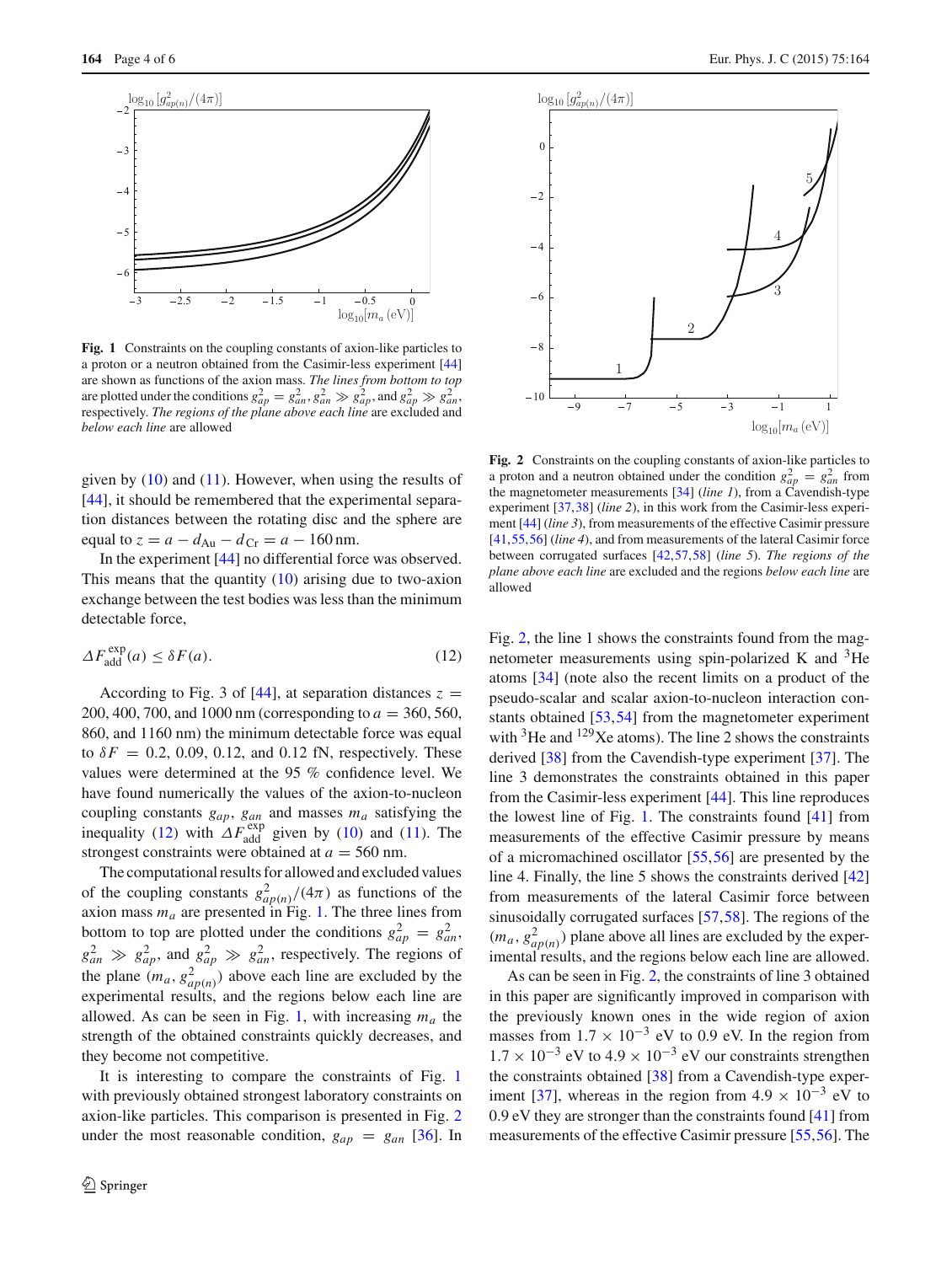largest strengthening of previously known constraints by a factor of 60 holds for  $m_a = 4.9 \times 10^{-3}$  eV. Thus, the Casimirless experiment leads to stronger constraints not only on the Yukawa-type corrections to Newton's gravitational law [\[44](#page-5-5)], but on the coupling constants of axion-like particles to nucleons as well.

### **4 Conclusions and discussion**

In the foregoing we have used the experimental results of recent Casimir-less experiment to derive the constraints on the axion-to-nucleon coupling constants. The obtained constraints strengthen the previously known ones following from a Cavendish-type experiment and from measurements of the effective Casimir pressure. The strengthening up to a factor of 60 is achieved over the wide region of axion masses from  $1.7 \times 10^{-3}$  eV to 0.9 eV.

It should be remarked that the results of the Casimir-less experiment used here to obtain the constraints on the axion– nucleon interaction are unambiguous in the sense that they do not depend on any theory of the Casimir force. This is different, for instance, from the constraints obtained [\[41\]](#page-5-10) from the measure of agreement between measured effective Casimir pressure and theory (see the line 4 in Fig. [2\)](#page-3-2). It is well known that precise experiments on measuring the Casimir interaction between metallic surfaces agree with the extrapolation of a dielectric function to zero frequency using the plasma model, whereas a literally understood theory suggests to use the Drude model at low frequencies [\[52,](#page-5-15)[55](#page-5-17)[,56](#page-5-18)[,59](#page-5-23)[–62](#page-5-24)]. Recently the decisive experiment has been proposed [\[63\]](#page-5-25) where the theoretical predictions of both approaches differ by a factor of order  $10<sup>3</sup>$ . The first measurements performed in the framework of this proposal are in favor of the plasma model extrapolation [\[64\]](#page-5-26). However, a fundamental understanding of the physical mechanisms behind this problem is still missing. Because of this, the constraints obtained here, which are independent on the theory–experiment comparison for the Casimir forces, are of particular value.

In the past, both measurements of the Casimir interaction and the Casimir-less experiment were used for obtaining constraints on the Yukawa-type corrections to Newtonian gravity [\[44](#page-5-5)[,52](#page-5-15),[55,](#page-5-17)[56](#page-5-18)[,65](#page-5-27)[–70\]](#page-5-28). In Refs. [\[39](#page-5-2)[–43](#page-5-4)] and in this paper it is shown that the same experiments also lead to competitive constraints on the coupling constants of the axion-to-nucleon interaction. It should be remembered, however, that the Yukawa potential arises due to the exchange of one scalar particle, whereas the spin-independent potential [\(1\)](#page-1-0), used to constrain the parameters of axion-like particles, results from the exchange of two particles. The latter makes the obtained constraints relatively weak. Thus, in the future it seems promising to perform measurements of the Casimir interaction and Casimir-less experiment using polarized (magnetized) test bodies. In this way one could obtain much stronger constraints on the parameters of axion-like particles by exploiting a spin-dependent interaction potential arising due to one-particle exchange between the nucleons.

**Acknowledgments** The authors are grateful to R. S. Decca for useful information as regards his experiment.

**Open Access** This article is distributed under the terms of the Creative Commons Attribution 4.0 International License [\(http://creativecomm](http://creativecommons.org/licenses/by/4.0/) [ons.org/licenses/by/4.0/\)](http://creativecommons.org/licenses/by/4.0/), which permits unrestricted use, distribution, and reproduction in any medium, provided you give appropriate credit to the original author(s) and the source, provide a link to the Creative Commons license, and indicate if changes were made. Funded by SCOAP<sup>3</sup>.

#### **References**

- <span id="page-4-0"></span>1. R.D. Peccei, H.R. Quinn, Phys. Rev. Lett. **38**, 1440 (1977)
- <span id="page-4-1"></span>2. S. Weinberg, Phys. Rev. Lett. **40**, 223 (1978)
- <span id="page-4-2"></span>3. F. Wilczek, Phys. Rev. Lett. **40**, 279 (1978)
- <span id="page-4-3"></span>4. J.E. Kim, Phys. Rep. **150**, 1 (1987)
- 5. G.G. Raffelt, *Stars as Laboratories for Fundamental Physics*(University of Chicago Press, Chicago, 1996)
- 6. L.J. Rosenberg, K.A. van Bibber, Phys. Rep. **325**, 1 (2000)
- 7. G.G. Raffelt, J. Phys. A: Math. Theor. **40**, 6607 (2007)
- 8. J.E. Kim, G. Carosi, Rev. Mod. Phys. **82**, 557 (2010)
- 9. J. Jaeckel, A. Ringwald, Annu. Rev. Nucl. Part. Sci. **60**, 405 (2010)
- 10. M. Khlopov, *Fundamentals of Cosmic Particle Physics* (CISP/Springer, Cambridge, 2012)
- <span id="page-4-5"></span>11. K. Baker et al., Ann. Phys. (Berlin) **525**, A93 (2013)
- <span id="page-4-4"></span>12. M. Kawasaki, K. Nakayama, Annu. Rev. Nucl. Part. Sci. **63**, 69 (2013)
- <span id="page-4-6"></span>13. J.E. Kim, Phys. Rev. Lett. **43**, 103 (1979)
- <span id="page-4-7"></span>14. M.A. Shifman, A.I. Vainstein, V.I. Zakharov, Nucl. Phys. B **166**, 493 (1980)
- <span id="page-4-8"></span>15. A.P. Zhitnitskii, Sov. J. Nucl. Phys. **31**, 260 (1980)
- <span id="page-4-9"></span>16. M. Dine, F. Fischler, M. Srednicki, Phys. Lett. B **104**, 199 (1981)
- <span id="page-4-10"></span>17. P. Sikivie, Phys. Rev. Lett. **51**, 1415 (1983)
- <span id="page-4-11"></span>18. A.V. Derbin, A.L. Frolov, L.A. Mitropol'sky, V.N. Muratova, D.A. Semenov, E.V. Unzhakov, Eur. Phys. J. C **62**, 755 (2009)
- 19. A.V. Derbin, V.N. Muratova, D.A. Semenov, E.V. Unzhakov, Phys. Atom. Nucl. **74**, 596 (2011)
- 20. A.V. Derbin, S.V. Bakhlanov, I.S. Dratchnev, A.S. Kayunov, V.N. Muratova, Eur. Phys. J. C **73**, 2490 (2013)
- <span id="page-4-12"></span>21. M. Arik et al., Phys. Rev. Lett. **107**, 261302 (2011)
- <span id="page-4-13"></span>22. Yu.N. Gnedin, Int. J. Mod. Phys. A **17**, 4251 (2002)
- <span id="page-4-14"></span>23. S.J. Asztalos et al., Phys. Rev. Lett. **104**, 041301 (2010)
- <span id="page-4-15"></span>24. J.K. Hoskins et al., Phys. Rev. D **84**, 121302 (2011)
- <span id="page-4-16"></span>25. G.G. Raffelt, Phys. Rev. D **33**, 897 (1986)
- <span id="page-4-18"></span>26. J. Engel, D. Seckel, A.C. Hayes, Phys. Rev. Lett. **65**, 960 (1990)
- <span id="page-4-19"></span>27. W.C. Haxton, K.Y. Lee, Phys. Rev. Lett. **66**, 2557 (1991)
- 28. H. Schlattl, A. Weiss, G. Raffelt, Astropart. Phys. **10**, 353 (1999)
- 29. E. Massó, J. Redondo, Phys. Rev. Lett. **97**, 151802 (2006)
- 30. J. Jaeckel, E. Massó, J. Redondo, A. Ringwald, F. Takahashi, Phys. Rev. D **75**, 013004 (2007)
- 31. P. Brax, C. van de Bruck, A.-C. Davis, Phys. Rev. Lett. **99**, 121103 (2007)
- <span id="page-4-17"></span>32. G. Raffelt, Phys. Rev. D **86**, 015001 (2012)
- <span id="page-4-20"></span>33. L.B. Leinson, J. Cosmol. Astropart. Phys. **08**, 031 (2014)
- <span id="page-4-21"></span>34. G. Vasilakis, J.M. Brown, T.R. Kornack, M.V. Romalis, Phys. Rev. Lett. **103**, 261801 (2009)
- <span id="page-4-22"></span>35. V.V. Voronin, V.V. Fedorov, I.A. Kuznetsov, JETP Lett. **90**, 5 (2009)